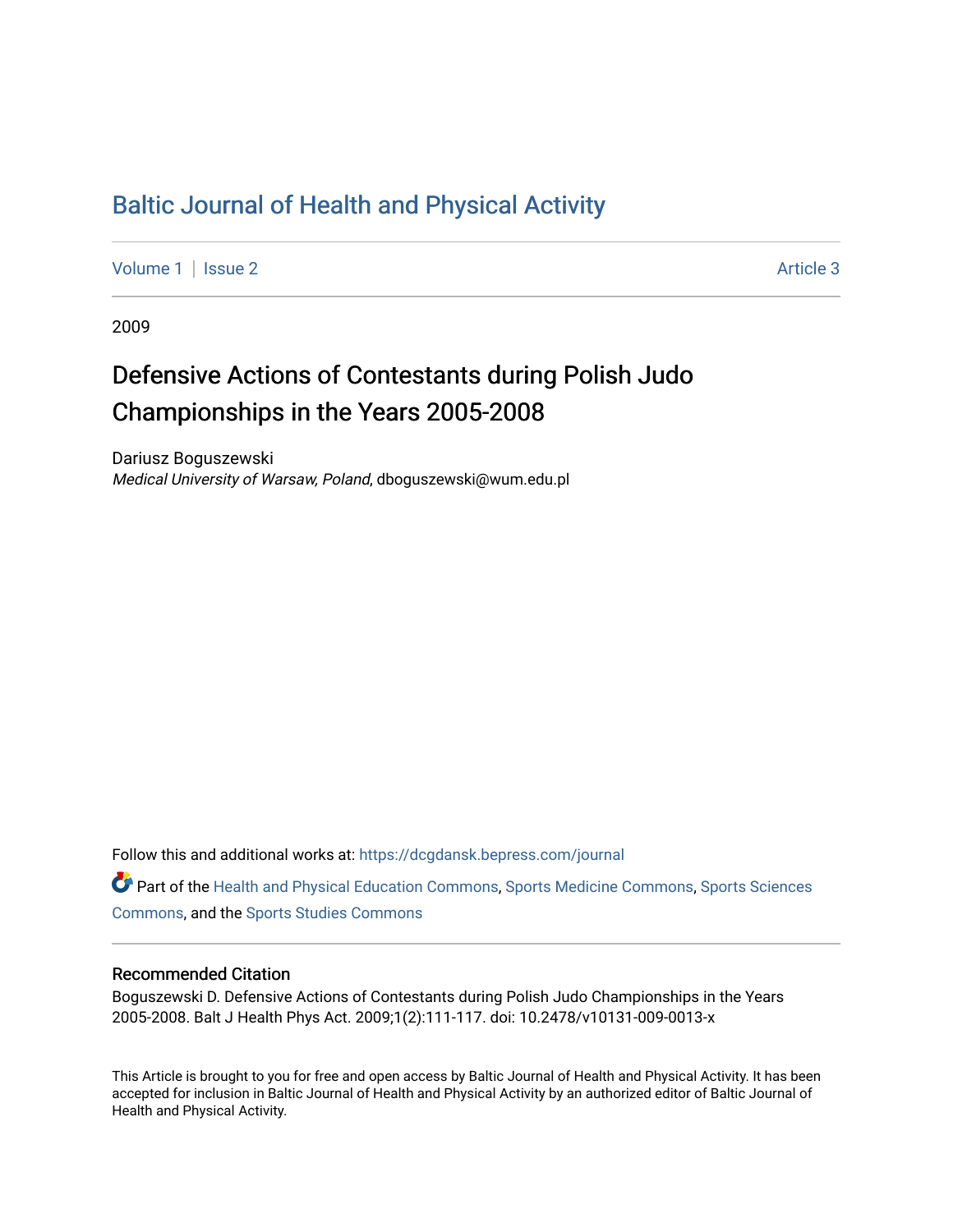|                                                                                                                                                                               | <b>Defensive Actions of Contestants during Polish</b><br>Judo Championships in the Years 2005-2008                                                                                                                                                                                                                                                                                                                                                                                                                                                                                                                                                                                                                       |
|-------------------------------------------------------------------------------------------------------------------------------------------------------------------------------|--------------------------------------------------------------------------------------------------------------------------------------------------------------------------------------------------------------------------------------------------------------------------------------------------------------------------------------------------------------------------------------------------------------------------------------------------------------------------------------------------------------------------------------------------------------------------------------------------------------------------------------------------------------------------------------------------------------------------|
|                                                                                                                                                                               | DOI: 10.2478/v10131-009-0013-x                                                                                                                                                                                                                                                                                                                                                                                                                                                                                                                                                                                                                                                                                           |
| <b>Authors' Contribution:</b>                                                                                                                                                 | Dariusz Boguszewski                                                                                                                                                                                                                                                                                                                                                                                                                                                                                                                                                                                                                                                                                                      |
| A - Study Design<br>B - Data Collection<br>C - Statistical Analysis<br>D - Data Interpretation<br>E - Manuscript Preparation<br>F - Literature Search<br>G - Funds Collection | Medical University of Warsaw, Poland                                                                                                                                                                                                                                                                                                                                                                                                                                                                                                                                                                                                                                                                                     |
|                                                                                                                                                                               | Key words: judo, combat sports, technical-tactical training, defensive actions                                                                                                                                                                                                                                                                                                                                                                                                                                                                                                                                                                                                                                           |
|                                                                                                                                                                               | <b>Abstract</b>                                                                                                                                                                                                                                                                                                                                                                                                                                                                                                                                                                                                                                                                                                          |
| <b>Background:</b>                                                                                                                                                            | The objective of this work was to define and determine the effectiveness of<br>defensive actions applied in judo fighting.                                                                                                                                                                                                                                                                                                                                                                                                                                                                                                                                                                                               |
| <b>Material/Methods:</b>                                                                                                                                                      | The study was based on video and DVD recordings of fights during Polish                                                                                                                                                                                                                                                                                                                                                                                                                                                                                                                                                                                                                                                  |
|                                                                                                                                                                               | Championship finals in the years 2005-2008. Actions of female and male<br>contestants participating in the total of 56 fights were analyzed (to an accuracy of<br>10-second periods of time). All actions: attacks, counter-attacks and defense<br>without counter-attack were recorded and their effectiveness, preparatory<br>actions, breaks and referees' decisions were analyzed. Altogether 69 fights of<br>female and male contestants were subject to analysis.<br>According to the author's classification of defensive actions, 12 types of<br>defense without counter-attack were defined as follows: (1) hand block, (2)<br>hip block, (3) maneuvering around, (4) twist onto belly, (5) hand and hip block, |
|                                                                                                                                                                               | (6) hand block and maneuvering around, (7) stepping aside, (8) separation<br>from grasp, (9) leaving the mat, (10) leg entanglement, (11) bridge, (12) return                                                                                                                                                                                                                                                                                                                                                                                                                                                                                                                                                            |
| Results:                                                                                                                                                                      | to tachi-waza (escape from ne-waza).<br>The types of defense most often applied according to the study $-$ hand block<br>and twist onto belly - were the least effective (86% and 66% accordingly).<br>Ashi-waza i sutemi-waza were throws most often applied as counter-attack.<br>Sutemi-waza (44%) throws were most effectively applied.                                                                                                                                                                                                                                                                                                                                                                              |
|                                                                                                                                                                               | Leg and hand throws were the most frequent and most effective counter-<br>attack throws. O-goshi throw appeared to be counter-effective most often -                                                                                                                                                                                                                                                                                                                                                                                                                                                                                                                                                                     |
|                                                                                                                                                                               | not less than every fourth one was successfully counter-attacked.<br><b>Conclusions:</b> High effectiveness of counter-attacks (29%) should be the tip for coaches and<br>contestants to carry out professional trainings, which follows (and not the<br>other way round as it used to be) the rules set forth by professor Jigoro Kano<br>(among others: "give up in order to win"). Moreover, trainings of defensive<br>skills should be modified since defense actions most often applied by Judoka<br>players (hand block and twist onto belly) proved to be the least effective.                                                                                                                                    |

Word count: 2 149

| $\cdots$       |                                 |
|----------------|---------------------------------|
| Tables: -      | Received: June 2009             |
| Figures: 2     | Accepted: October 2009          |
| References: 22 | <b>Published: December 2009</b> |
|                |                                 |

Address for correspondence:

dr Dariusz Boguszewski

Zakład Rehabilitacji Oddziału Fizjoterapii II WL Warszawskiego Uniwersytetu Medycznego, ul. Solec 57, 00-424, Warszawa Phone: +4822 622 80 05, e-mail: dboguszewski@wum.edu.pl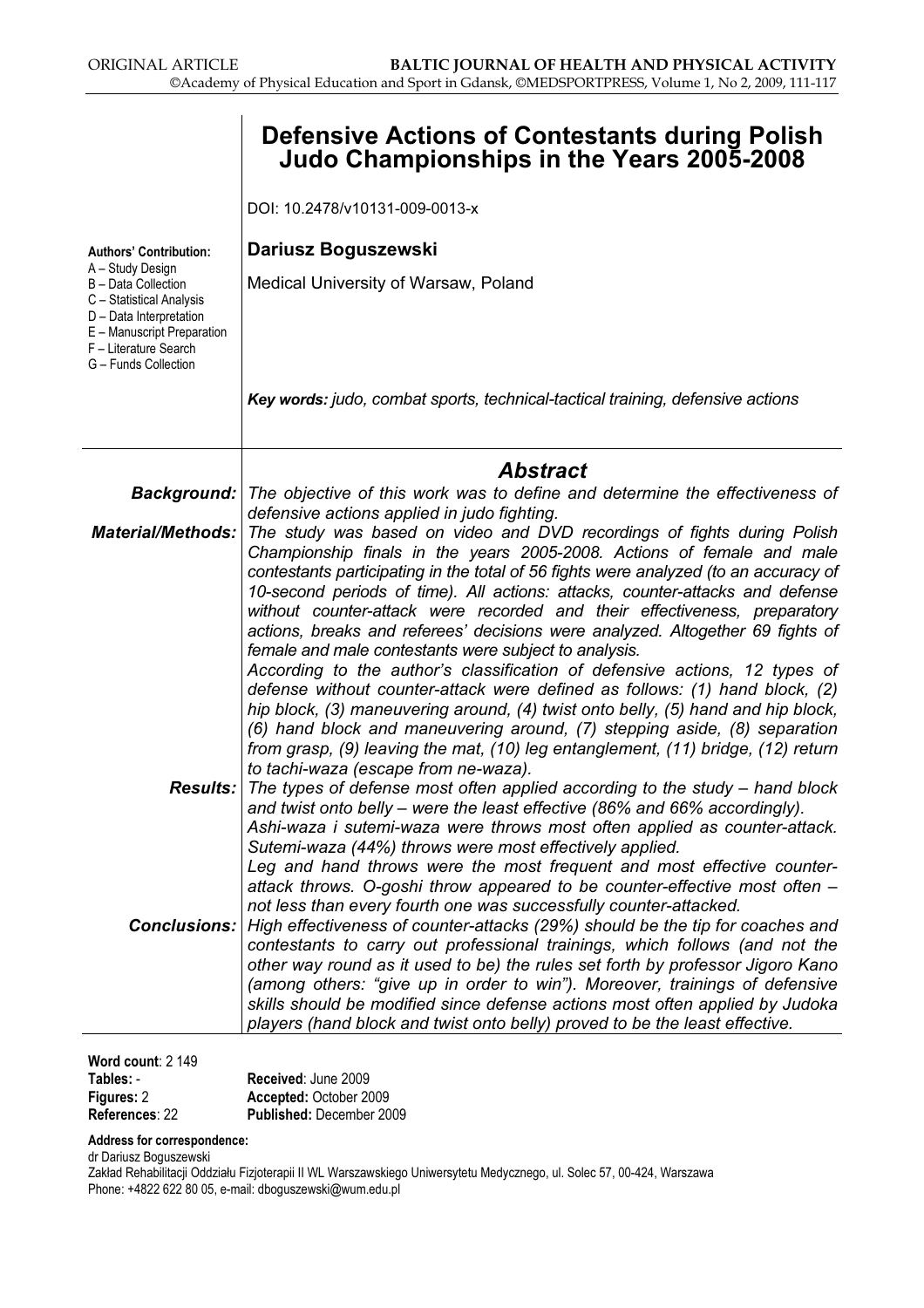#### **Introduction**

Compared to other individual sport disciplines, contestants' effectiveness in martial arts is determined to a large extent by opponent's counter-actions. Therefore, these are not only physical and mental conditions that matter but also an ability to adjust appropriate techniques and tactics of fighting to a specific opponent. Moreover, as it was proved by numerous scientific research, judo contestants of the highest level of sport mastery do not differ from each other regarding motoricity [1,2], body built and composition [3,4], or mental conditions [5,6]. What differs most is their technical and tactical skills. Gaining them is possible through many-year trainings and participation in thousands of fights during tournaments and sparrings. However, it is not always offensive actions of contestants that make them win. In medal fights during the most important international tournaments penalties constitute even more than 50% of all points awarded [7]. The effectiveness of offensive actions, on the other hand, is relatively minor and hardly ever exceeds 25% [7,8,9].

The objective of this study is to define and determine effectiveness of defensive actions applied in judo fighting. Moreover, it tries to compare defensive actions of female and male judo players.

#### Material and methods

The study was based on video and DVD recordings of fights during Polish championship finals in the years 2005-2008. The material for the study was not chosen at random – gold medal fights were subject to analysis, with the assumption that the best contestants participated in them. Actions of female and male contestants participating in the total amount of 56 fights were analyzed (to an accuracy of 10-second-periods of time). The total time of all fights was 219 minutes 10 seconds, i.e. 1315 sequences.

According to the method of dynamics measurement in Kalina's fight [10] all actions in each 10 second-fragment of fight were recorded (on record sheets): attacks and counter-attacks (throws, holdings, strangleholds and joint locks), defense without counter-attack – with their effectiveness determined as well as preparatory actions, breaks and referees' decisions. Types of defense were defined and their effectiveness was determined as the ratio of the number of effective actions to the number of watched actions of the given category.

Recording fights by means of a video or DVD technique gives the possibility to stop the picture and replay specific sequences of fighting, which is an additional advantage of the secondary observation.

The total of 69 female and male contestants, representing 25 sport clubs – most of them from AZS-AWFiS Gdańsk (n=11), Czarni Bytom (n=9) and Gwardia Warszawa (n=7), were subject to analysis. Five contestants participated in gold medal fights in Polish judo championships 2005-2008 four times, eight of them – three times, and twelve contestants – twice. An Olympic medalist and medalists in world championships (n=4) and European championships (n=9) were among them. The average age of the contestants was 24.09.

According to the author's classification of defensive actions, 12 types of defense without counter-attack were defined. The analysis and presentation were based on the Kodokan Judo division into throwing techniques (nage-waza) performed in the vertical position, throws with fall, so called sacrifice throwing techniques (sutemi-waza) and grappling techniques (katame-waza), performed in the horizontal position. Within the group of throws presentation refers to the following groups: te-waza (hand throwing techniques), goshi-waza (hip throwing techniques), ashi-waza (foot and leg throwing techniques), sutemi-waza (sacrifice techniques). Japanese terminology commonly used in judo has been applied.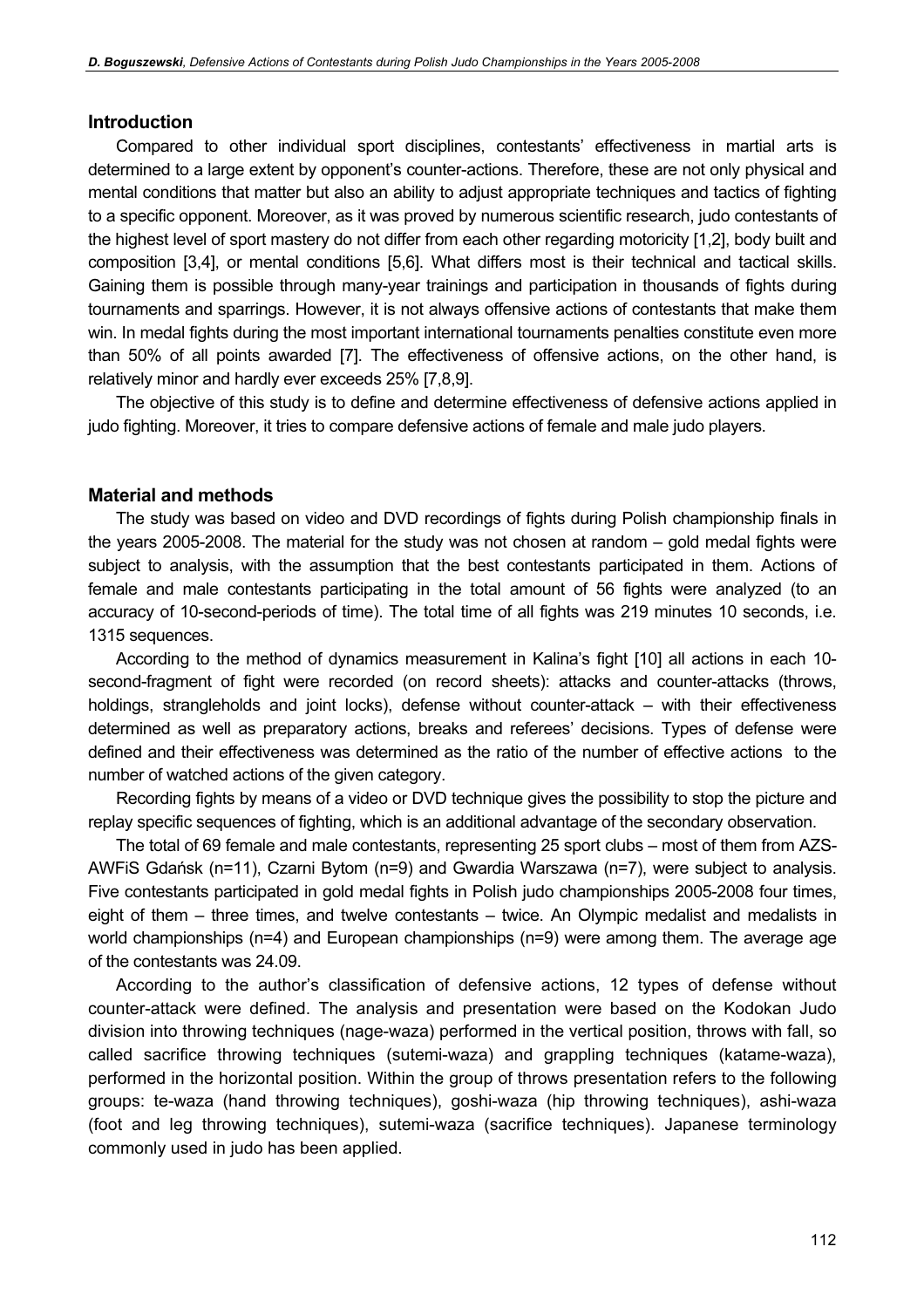Based on the observation records, 12 types of defense without counter-attack were defined (following the order according to motoricity criterion):

- 1. Hand block to push attacking opponent away is the most often used type of defense. When both opponents are bound in mutual grapple, the most natural response in the situation of danger is to block the throw with hands. The first defensive reaction is also similar (before holding, joint locks or strangleholds) in a horizontal position.
- 2. Hip block defense against hip or hand throws rotary of the soei-nage type, where the attacker manages to get through the "bar" or when both opponents are not bound with a grasp. Static stretching in a hip joint.
- 3. Maneuvering around type of defense against rotary hand throws (e.g. soei-nage) and hip throws involving throw-wise maneuvering around the opponent. Performed particularly in lower weight classes with a higher speed of fighting – advancing opponent's rotation before back or hip throw.
- 4. Twist onto belly rotation around one's body axis. When one of the contestants has been attacked by surprise or has no grasp control over the opponent, nor has she/he reacted with hands and legs, twist onto belly is the last chance to prevent from falling on one's back (before contacting tatami). According to judo regulations, no points are admitted for throwing the opponent onto the belly; however, throwing on the back is given the highest score – ippon, which means the end of fight before time is over. Twist onto belly is also a type of defense against pinning a hold when fighting in a horizontal position. This type of defense is also applied as an anticipation of the opponent's move, usually in the final phase of the throw or passing to hold.
- 5. Hand and hip block combination of hand block and hip block, hand blocking with simultaneous static stretching in a hip joint.
- 6. Hand block and maneuvering around combination of hand block with escape around the opponent. Most often applied by judo players preferring a defensive style of fighting, waiting for offensive actions of the opponent or at the end of fight by judo players with a positive score.
- 7. Stepping aside escape with a leg in danger of throw. Defense against throws involving opponent's leg or legs grasps (kuchiki-taoshi, kata-otoshi, te-guruma, morote-gari), which are very popular nowadays. However, such actions involve high speed of the defending judoka.
- 8. Separation from grasp depriving the opponent of his/her body self-control. It is an effective defense technique in danger of throwing or holding. However, it involves considerable strength of the defending judoka. In order to get points for the throw, the attacker has to gain full control over the opponent. By separation from the grasp he/she loses the control.
- 9. Leaving the mat leaving the fight area. During dynamic actions performed at the edge of the mat, in both vertical and horizontal positions, the most effective technique of defense is leaving the mat by the defending player. In that case he/she can't be reprimanded with a shido penalty. Escape outside the mat is punished only in the event when it has not resulted from the opponent's actions.
- 10. Leg entanglement is a defense against holding. When one of judokas controls two parts of the opponent's body and immobilizes him/her on the back, referee announces pinning (osaekomi). One of the defense techniques is entanglement of the attacker's leg or legs, since referee stops pinning when the defending judoka gets control over some part of the opponent's body.
- 11. Bridge defense against holding, attempt to turn onto belly (with possible lifting of the opponent) by "bridge" (or a "half-bridge").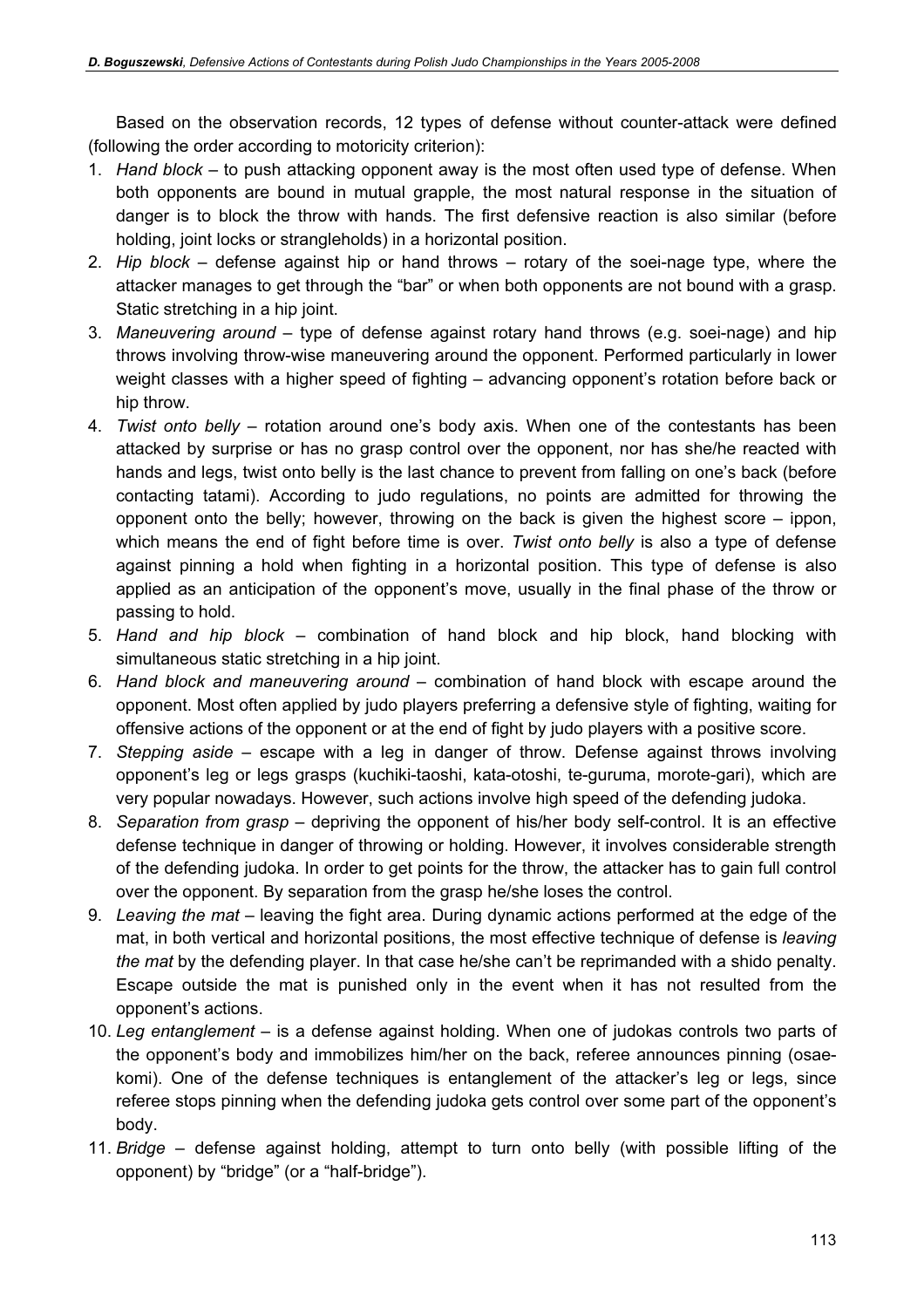12. Return to tachi-waza – escape from ne-waza. Defense against ne-waza actions (holding, strangle holds and joint locks). The referee is obliged to stop action when one of the contestants rises to vertical position.

Leg entanglement, bridge and return to tachi-waza are used only in fighting in the horizontal position (ne-waza).

For each category of actions arithmetic mean including standard deviation, the number of effective actions, the number of actions taken and the effectiveness of particular techniques (a ratio of effective actions to actions taken) were calculated. Differences between particular techniques as well as with regard to sex of the contestants have been calculated on the basis of the t-Student test.

#### **Results**

The most frequent defense techniques (applied by both women and men) were: hand block (on average 4.04 per fight), twist onto belly (2.50), hip block (2.32) and maneuvering around (1.55). Nevertheless, leaving the mat, hand block and maneuvering around, separation from grasp and return to tachi-waza were most effectively applied (100% effectiveness). Beside the above mentioned techniques, the following techniques were 100%-effective: stepping aside as well as hand and hip block in the group of women, and maneuvering around and leg entanglement in the group of men (Fig. 1). The least effective appeared to be twist onto belly (66%) and hand block (85%), that is techniques most often applied. As regards the frequency and effectiveness of particular defense techniques applied by women and men from a statistic point of view there are no significant differences.



Fig.1. The effectiveness of defense techniques

A response in form of counter-attack, i.e. an action that could result in getting points, occurs more seldom. Hardly 5.82% of offensive actions are responded by the opponent's counter-attack. However, the effectiveness of counter-attacks (their effectiveness is measured not by preventing the opponent from gaining points as in a passive defense, but by getting points) is quite high – in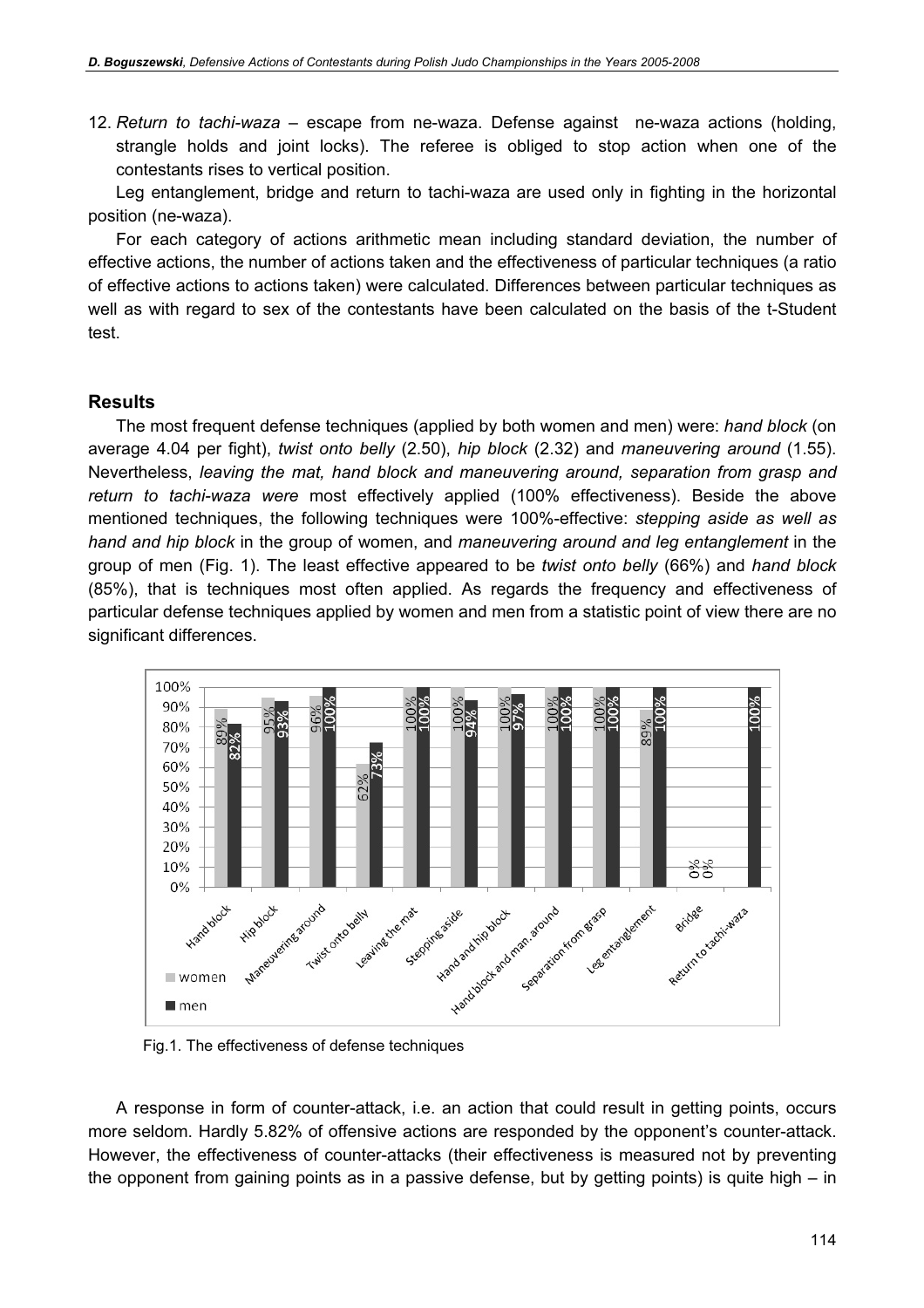the analyzed fights it was 29%. Leg throws – ashi-waza were techniques most often applied by female contestants (0.36 per fight) and among them – de-ashi-barai. In the group of men sacrifice throws – sutemi-waza were dominant (0.29 per fight) where tani-otoshi was the most often tried technique. Hip throws were the most effective (50% of effectiveness) in the group of women and sacrifice throws in the group of men (Fig. 2). Summing up, sutemi-waza was the most effective (44%) (both in the group of women and men). Significant differences in the frequency and effectiveness of counter-attacks between women and men were not recorded.



Fig. 2. The effectiveness of counter-throws

According to the conventional division into categories: lightweight (48, 52 and 57 kg for women and 60, 66 and 73 kg for men), middleweight (63 and 70 kg for women and 81 and 90 kg for men) and heavyweight (78 and +78 kg for women and 100 and +100 kg for men) the most effective counter-attacks were performed by female contestants in heavyweight categories (66% effectiveness) and male judokas in middleweight categories (50%).

Throws most often countered by female contestants of the Polish judo championship finals were foot and leg throws (11%), and among them – ko-soto-gari i de-ashi-barai. Most effectively countered throws belonged to the te-waza group of throwing techniques  $(3%)$  – especially teguruma and soei-nage. Apart from them, sode-tsuri-komi-goshi throws (from the goshi-waza group) and uchi-mata throws (from the ashi-waza group) most often appeared to be countereffective. In the Polish judo championship finals male contestants most often responded to attacks from the ashi-waza group with counter-throws (13%) – mainly ko-soto-gari and o-soto-gari. Foot and leg throws (2%) and hand throws (2%) were most effectively countered. However, it is worth stressing that foot and leg throws were the least frequently applied by the contestants. Summing up, o-goshi throws (from the goshi-waza group) were most effectively countered - not less than every fourth throw was counter-effective.

### **Discussion**

According to experienced judo coaches, the level of technical and tactical training is the key factor having influence on the sport result [11]. In comparison to competitors better motoricity was even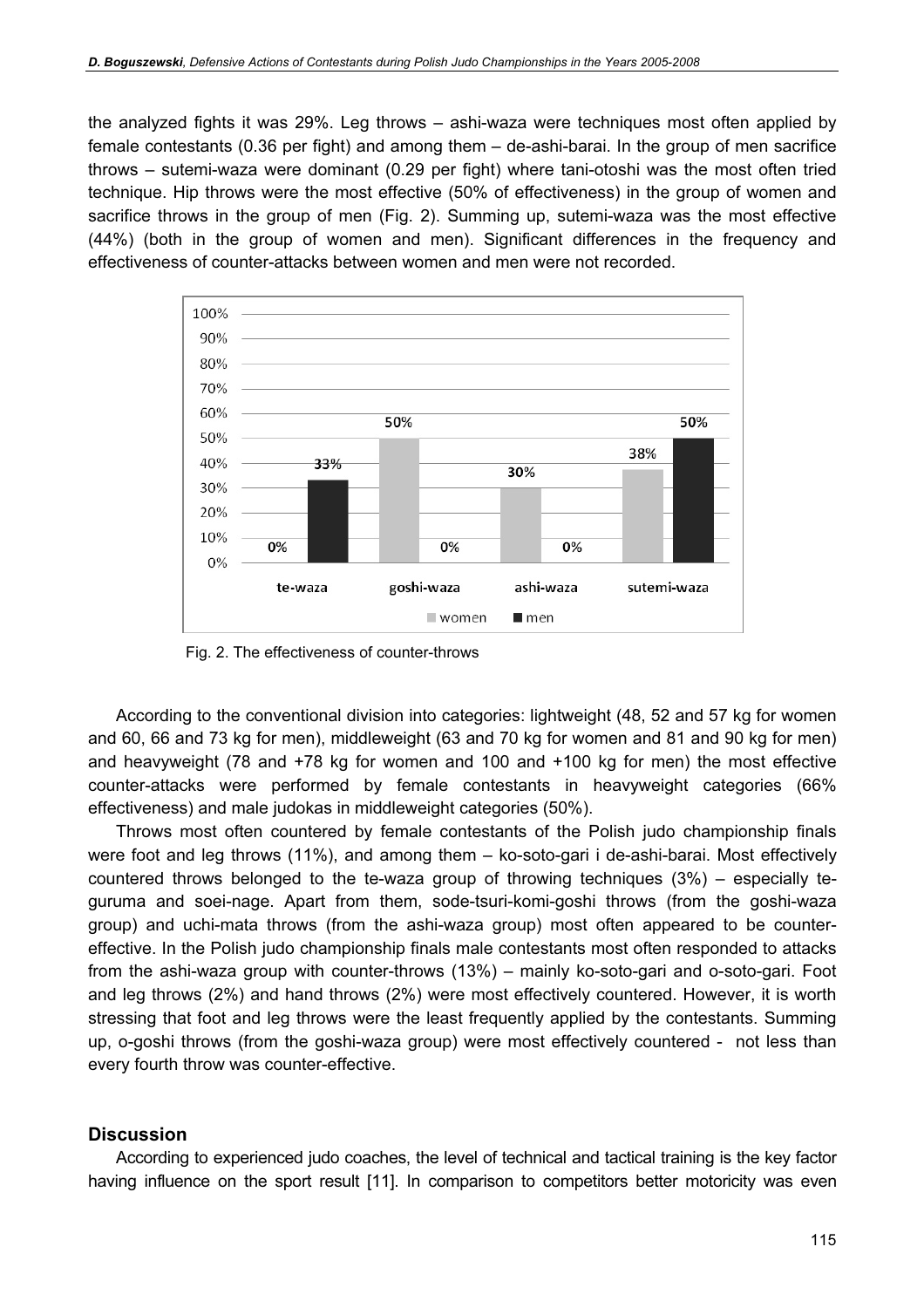proved not to be an absolute condition for winning in a direct fight – in relation to both children – young novices of martial arts and male adults – students of military colleges [12].

All in all, the effectiveness of judo contestants used to be determined on the basis of the analysis of offensive throws and grasps applied in fights [13,14,15,16,17]. The contestants' effectiveness used to be referred to as the number of performed throws and grasps (within a narrow aspect of understanding of fight techniques), the number of gained points, the number of won fights, etc. Attempts to analyze fighting techniques within a wider meaning, taking into consideration not only offensive but also preparatory and defensive actions, were relatively rare. What seems to decide about the effectiveness of an offensive action is its preparation – adequate grip, feints misleading the opponent, the right moment etc. [18,19,20]. Defensive actions also play an important role, since during the fight judoka's actions are determined to a large extent by the opponent's counter-actions. The best players in judo fighting usually have 100%-effective defense and they get points not after offensive actions but after penalties imposed on their opponents [7,21,22]. Therefore, continuation of the study on defensive actions in judo as well as introducing exercises improving defense techniques to a special training program for highly qualified judo players seem to be even more justified.

### **Conclusions**

- 1. As defensive techniques most frequent applied by judokas (hand block and twist onto belly) are at the same time the least effective, elimination of habits that lead to risky situations in fighting seems to be absolutely justified.
- 2. The high effectiveness of counter-attacks (29%) should be a tip for coaches and judo players, to make professional training follow (and not the other way round as it used to be) judo rules set forth by professor Jigoro Kano (among others "give up in order to win").
- 3. Significant differences between women and men in the frequency and effectiveness of applied defensive actions were not found. Both female and male groups should undergo similar defensive skills trainings.

#### References

- 1. Sterkowicz S, Franchini E. Kompleksowa ocena sprawności motorycznej w judo w świetle rezultatów specyficznego testu – Special Judo Fitness Test (SJFT). In: Kuder A, Perkowski K, Śledziewski D, editors. Proces doskonalenia treningu i walki sportowej [Process of improvement in sports struggle]. Vol. 3, Warszawa: AWF; 2006, 23-29.
- 2. Franchini E, Nunes AV, Moraes JM, Del Vecchio FB. Physical fitness and anthropometrical profile of the Brazilian male judo team. Journal of Physiological Anthropology 2007;26(2):59-67.
- 3. Claessens ALM, Beunen GP, Welles R, Geldof G. Somatype and body structure of world top judoists. J Sport Med 1987;27:105-113.
- 4. Sertić H, Segedi I, Milanovic D. Anthropological and fitness status of Croatian judoists. Archives of Budo 2006;2,:24-27.
- 5. Callister R, Callister RJ, Staron RS, Fleck SJ, Tesch P, Dudley GA. Psychological characteristics of elite judo athletes. Int J Sport Med 1991;15:196-203.
- 6. Litwiniuk A, Daniluk A, Błach W, Cynarski WJ. Diagnoza wybranych cech osobowości judoków klasy mistrzowskiej [Diagnosis of chosen personality features of master class judocas]. In: Kuder A, Perkowski K, Śledziewski D, editors. Kierunki doskonalenia treningu i walki sportowej – diagnostyka [Directions of training and sports fight improvement]. Vol. 3, Warszawa: AWF; 2006, 213-215.
- 7. Boguszewski D, Boguszewska K. Dynamics of judo contests performed by finalists of European Championships (Rotterdam 2005). Archives of Budo 2006;2:40-44.
- 8. Boguszewski D. Dynamika walk finalistów Mistrzostw Polski w judo w latach 2005-2006 [Dynamics of fights of Polish Judo Chmpionships finalists in 2005-2006]. In: Kuder A, Perkowski K, Śledziewski D, editors. Proces